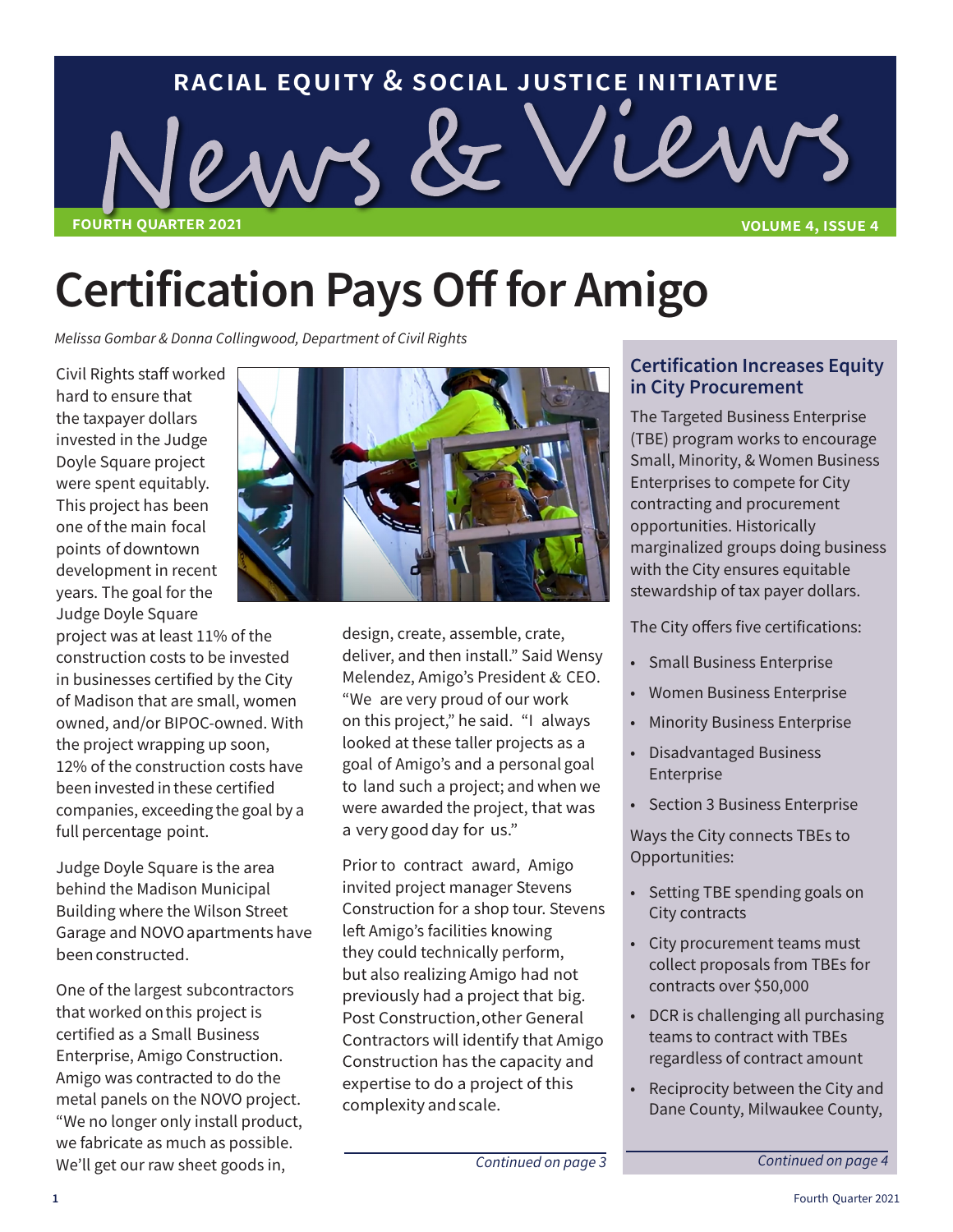# GF MON September 15 - October 15

### **4th Quarter Events and Days of Honor**

**October 1-31 Domestic Violence Awareness LGBT (was GLBT) History Italian American Heritage National Bullying Prevention**

#### **October 2**

#### **Gandhi's Birthday & International Day of Nonviolence**

Mohandas "Mahatma" Gandhi is one of the most respected spiritual and political leaders of the twentieth century. The Indian people called him "Mahatma," meaning Great Soul.

#### **Thurgood Marshall Sworn Into Supreme Court**

In 1967, Thurgood Marshall became the first African American to sit on the highest court in the land. Opposing discrimination and the death penalty, he championed free speech and civil liberties.

#### **October 5**

#### **World Teachers' Day**

World Teachers' Day is an annual and internationally recognized day devoted to the assessment, improvement, and appreciation of teachers worldwide.

#### **October 13-November 12 Muharram (Islamic New Year)**

#### *Kristy's Corner*

### **Racial Justice Summit Reflections**

YWCA Madison recently hosted their annual Racial Justice Summit. They welcomed over 1,000 attendees to love unapologetically, practice transformative justice, and radically reimagine in their first-ever Hybrid Summit. The program lasted three days with an incredible line-up of speakers which included Valarie Kaur, Mariame Kaba, Darnell Moore, Mia Mingus, Tokata Iron Eyes, and adrienne maree brown among others. Summits like these can offer a wonderful recharge for those involved in daily equity and social justice work as well as inspiration for those new to these conversations.

After attending events like these, I always find myself inspired and recharged to get to the hard work. But then I get to my desk on Monday morning at 8am, and I wonder, what's different? What's my personal take-away? How can I incorporate these ideas into practice at work and in my life? After several thoughtful processing sessions with colleagues, I found myself reflecting on the following five themes inspired by various speakers.

**Knowledge and Practice | Darnell Moore.** Worthy ideas developed in an echo-chamber can get disconnected from our everyday practices. It's important to identify some of my own practices of love, transformative justice, and radical imagination that are doable in my daily life with my colleagues, neighbors, family, and friends.

**Transformation | Mia Mingus.** Transformation is often romanticized. True transformation is hard. It requires the end of something and the beginning of something, often labored through pain. It's the breakdown of what once was, struggling through, to create something new.

**Accountability | Mariam Kabe.** Within a transformative justice framework, one cannot "hold" another person accountable, people must hold themselves accountable. That requires us to create the conditions by which individuals would be compelled to do so.

**Love | Valerie Kaur.** Love is not simply an emotion but an action. It is a practice and a choice. Often, it is a harder choice. It requires we see people in their wholeness, not just in a singular action. It requires us to reclaim the humanity of ourselves as well as others.

**Imagination | adrienne maree brown.** What is compelling about the future for me? What's one thing I can work on that I can reach?

What's compelling about the future for me: my ancestors' progress seemed impossible, but was in fact possible, because they struggled through. Each generation bore new possibilities. The same is true of our future.

One thing I can work on that I can reach is sharing my reflections with you! It serves as a personal practice of knowledge sharing to those who may not have been able to attend, as well as an invitation to continued discussion.

Consider for yourself, "**what is compelling about the future for you? What's one thing you can work on that you can reach?"** 

*Continued on page 3* In solidarity, kristy kumar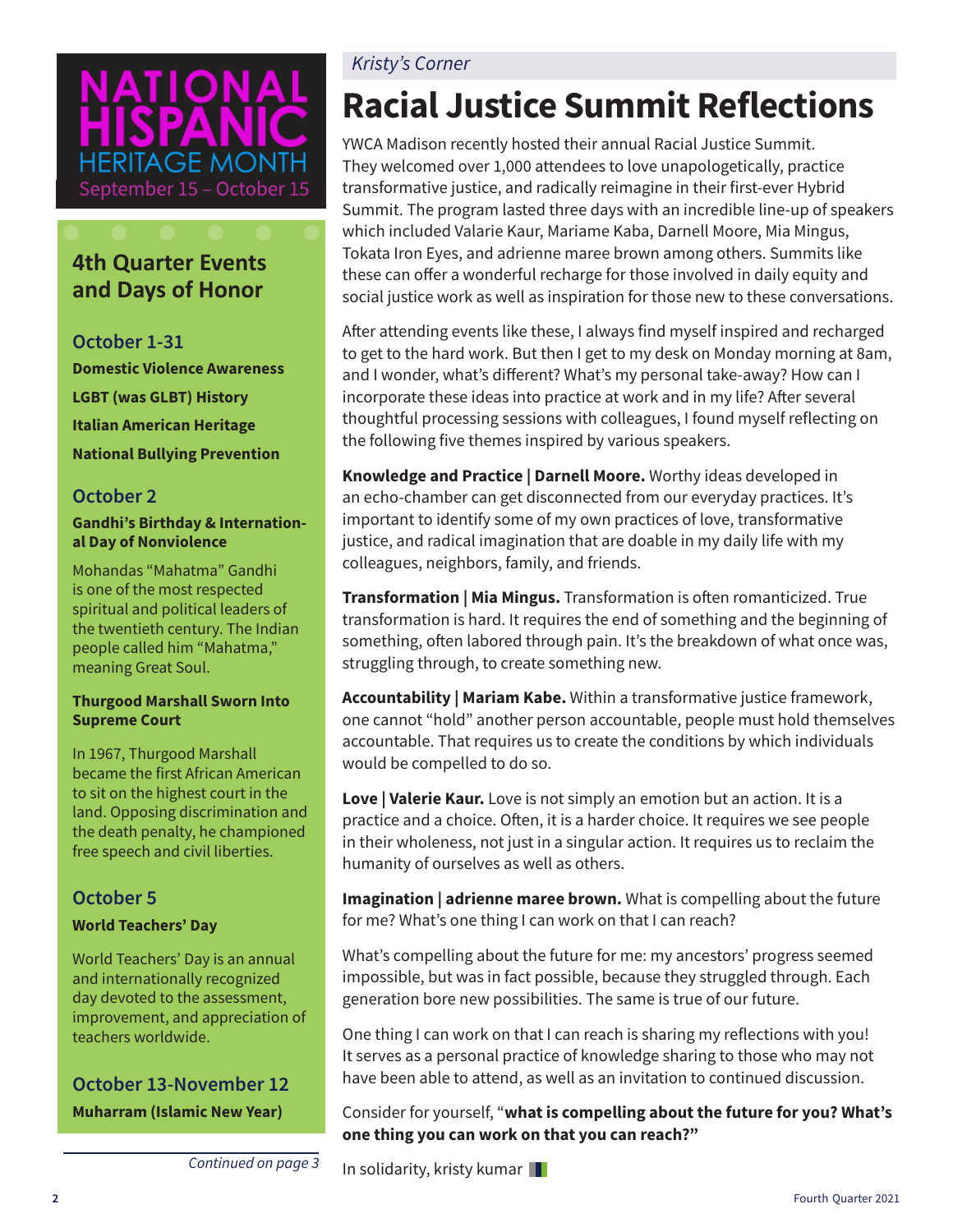#### **Continued from page 2** *Continued from page 2 Amigo Construction from page 1*

The month of Muharram marks the beginning of the Islamic liturgical year.

#### **October 16**

#### **World Food Day**

Since 1979, this worldwide event has sought to increase awareness, understanding, and informed yearround action to alleviate hunger, malnutrition, and poverty.

#### **October 19**

**Multicultural Diversity Day**

#### **October 24**

**United Nations Day**

#### **October 28**

#### **Statue of Liberty Dedication**

In 1886, President Grover Cleveland dedicated the Statue of Liberty, officially titled "Liberty Enlightening the World." It was a gift of friendship from the people of France.

#### **October 29**

#### **National Organization for Women (NOW) Founded**

NOW's goal: to take action to bring about equality for all women.

#### **November 1-30**

**American Indian Heritage Month**

#### **November 6**

#### **Dalip Singh Saund Elected to the U.S. Congress**

In 1956, he was the first Asian American to win a seat in the U.S. Congress.

#### **November 11-15**

#### **Diwali**

Known as the "Indian Festival of Lights," this major Hindu holiday Amigo is City certified as a MBE and SBE but will soon be graduating from the SBE program. Because of their success as a business, they will have revenues above \$7M, ending their SBE status. They will still be a MBE.

"I would love to see more companies become certified—it is a great program. I have echoed my opinion about how the percentages are fairly low to community leaders, but these are practices that had been in place for so long, that it is simply difficult to increase percentages on State/County/City jobs" said Wensy. He'd like to see higher MBE/SBE percentages met, in hopes that the General Contractors have more due diligence to seek bids, scope out contractors, and award contracts to MBE/SBE firms.

One of the barriers for getting certified is the amount of paperwork that goes into the process and follow through during

signifies the renewal of life, and the victory of good over evil.

#### **November 25**

#### **International Day for the Elimination of Violence Against Women**

One out of every three women and girls around the world experience physical or sexual violence in their lifetimes, most frequently by an intimate partner.

#### **November 25-December 10**

#### **16 Days of Activism Against Gender Violence Campaign**

Each year, new partners join the campaign to bring local, national, and global attention to the various forms of violence that women face and to

the phases of construction, Wensy believes. A lot of smaller MBE/SBE contractors are not able to manage it themselves or hire someone else to do it. Often, they opt out because of lack of guidance. "Part of the journey is to challenge yourself, allow for setbacks, welcome new territories," said Wensy "We have been successful in the commercial sector in large part because we welcome the paperwork and the challenges of having commercial contracts," he said.

Wensy's father, Odilon "Ode" Melendez, started the company in 1992 as Amigo Painting, in the City of Madison. In 2008, they restructured their business, Wensy became a partner, and they changed the name to Amigo Construction.

"Treat people fairly, and it will work out. That is my philosophy," Wensy advises. The growth and success of Amigo seem to bear him out.

look at the structures in place that permit gender-based violence to exist and persist.

#### **November 28-December 6**

**Hanukkah**

**December 10 Human Rights Day**

#### **December 26-January 1 Kwanzaa**

Kwanzaa is an African-American holiday based on the agricultural celebration of the times of harvest, gathering, reverence, commemoration of the past, recommitment to cultural ideals, and celebration of the good.